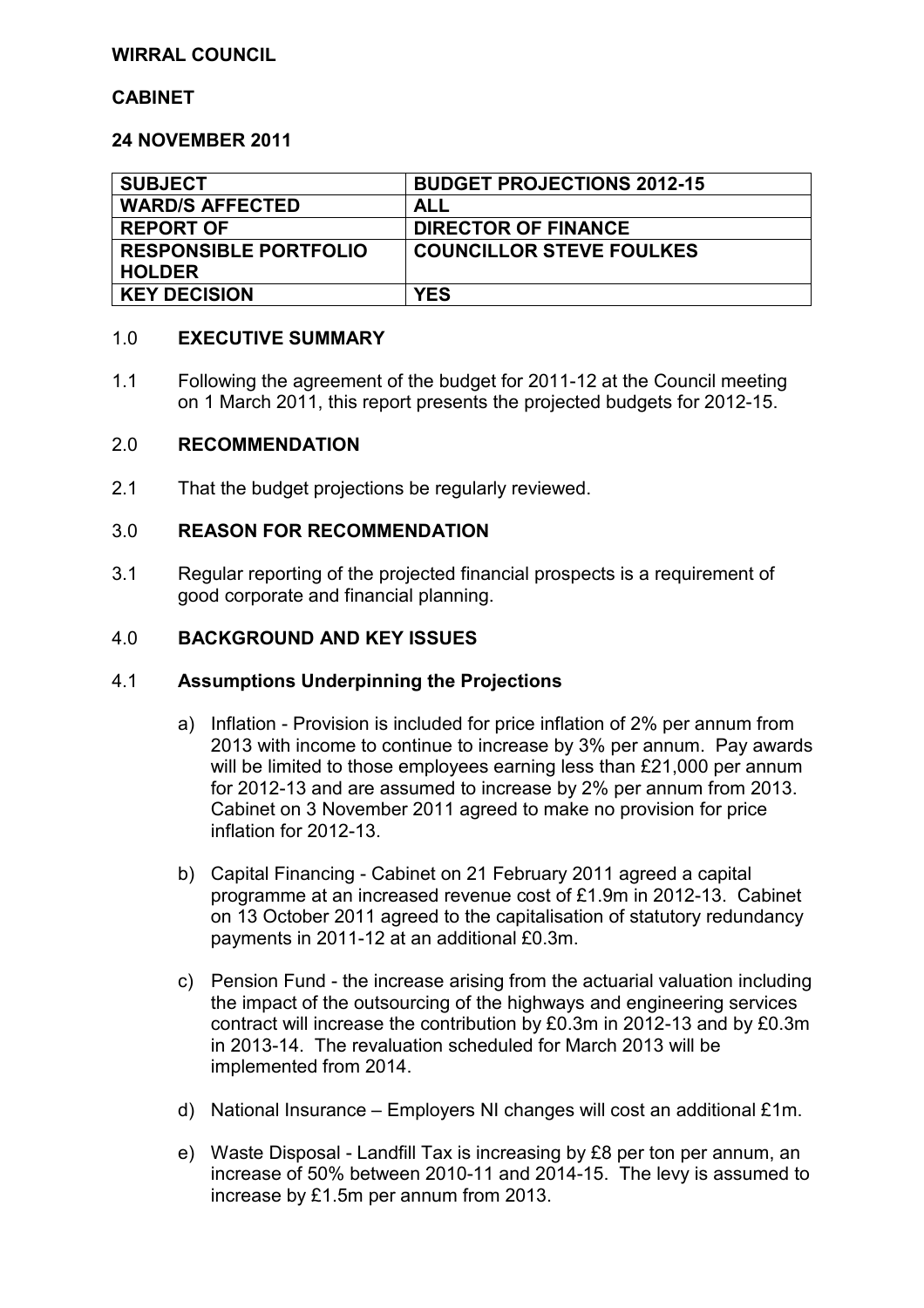- f) Merseytravel From 2013 the levy is assumed to increase by £1m per annum.
- g) Schools it is assumed that the Schools Budget will vary in line with the Dedicated Schools grant.
- h) Academies the Department for Education will reduce the budget by a further £0.9m in 2012-13 to fund academies.
- i) Neighbourhood Management Cabinet on 2 June 2011 agreed to increase the budget by £0.4m to be funded by the Local Services Support Grant.
- j) Home to School Transport Cabinet on 2 June 2011 agreed to increase the budget by £0.2m to be funded by the Local Services Support Grant.
- k) Integrated Transport Cabinet on 23 June 2011 agreed to increase the budget by £0.3m.
- l) Housing Cabinet on 21 July 2011 agreed to increased housing expenditure of £0.3m to equal the New Homes Bonus.
- m) Adult Social Services Reprovision £3.5m identified as part of budget preparation.
- n) Efficiency Investment in order to continue to deliver efficiencies in future years it will be necessary to continue to invest and therefore £2m per annum has been provided.
- o) Other Unavoidable Growth a number of items of unavoidable growth of less than £0.2m will arise. These usually total about £1m per annum.

#### 4.2 **Grant Negotiations**

- 4.2.1 The Local Government Finance Settlement for 2011-12 incorporated a provisional settlement for 2012-13, in which the Formula Grant will be reduced by £14m.
- 4.2.2 The Spending Review 2011-15 incorporated four year projections for local government expenditure. However the Finance Settlement only provided figures for 2011-13. Figures for 2013-15 will be subject to the outcome of the Local Government Resource Review (LGRR). Clearly this will have a major impact on the budget projections for 2013-15 included in the appendix. The Terms of Reference for phase I of the LGRR were reported to Cabinet on 14 April 2011. A response to a consultation paper on phase I, localisation of business rates, was agreed by Cabinet on 13 october 2011. Phase II, community budgets, was reported to Cabinet on 1 September 2011. Subsequent phases will be reported to Cabinet as they are released.
- 4.2.3. The Government has announced a new general grant, the Local Services Support Grant of £1.2m. This absorbs a number of previous specific grants totalling £0.5m and was reported to Cabinet on 2 June 2011.
- 4.2.4. The New Homes Bonus of £0.3m has also been released as a general grant which was reported to Cabinet on 2 June 2011.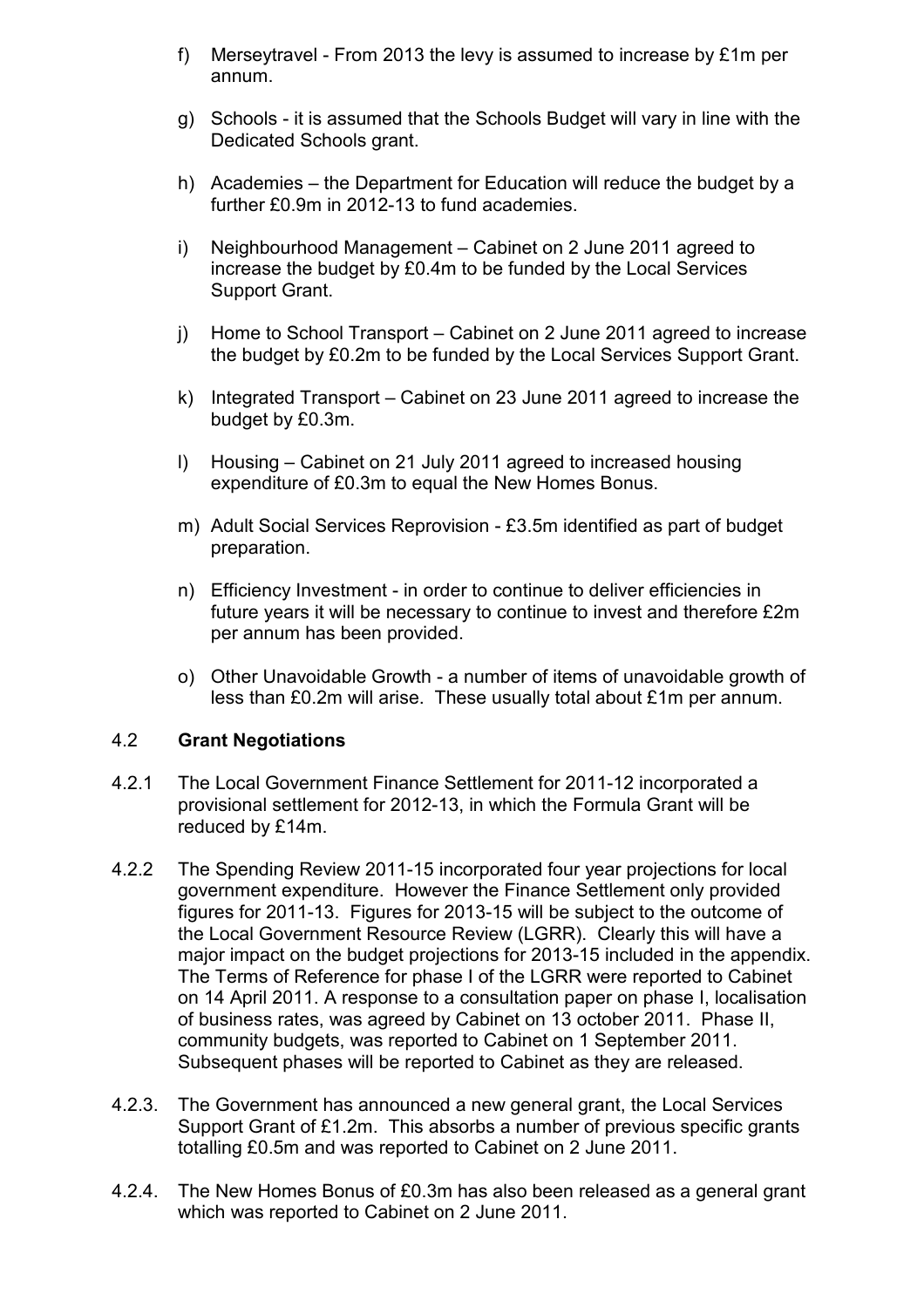- 4.2.5. H. M. Treasury (HMT) has announced a Council Tax freeze grant for 2012- 13 only equivalent to a 2.5% Council Tax increase, amounting to £3.3m for **Wirral**
- 4.2.6. As part of the LGRR the Government proposes to reduce specific grants from 2013. The pro-rata impact for Wirral could be a loss of £7m in 2013-14 and £23m in 2014-15.
- 4.2.7. The EU is considering the introduction of a Financial Transactions Tax.

## 4.3 **Other Legislative Issues**

- 4.3.1 The Independent Public Service Pensions Commission issued final recommendations on 10 March 2011. The Pensions Committee is being updated on progress.
- 4.3.2 Pensions Contributions HMT is seeking to recover either from employers or pension funds an amount equal to a 3.2 percentage point increase in contribution rates from 2012. Negotiations are ongoing and the latest options were reported to the Pensions Committee on 21 November 2011.
- 4.3.3 Welfare Reform Bill Implementation of Universal Credit and a Local Council Tax Benefit System due to commence in 2013. The Local Council Tax Benefit System will result in a reduction of grant of £3.2m. A response to a consultation paper was agreed by Cabinet on 22 September 2011.
- 4.3.4 Localism Bill Will require a local referendum if a proposed Council Tax increase is considered to be excessive from 2012-13.
- 4.3.5 Council Tax Revaluation This has been deferred until after 2015.
- 4.3.6. Council Tax Discounts Consultation to be reported to Cabinet on 8 December 2011.
- 4.3.7 **Census** During the course of this budgeting period the results of the Census 2011 will become available and will be incorporated into the grant distribution formulae. The Office for National Statistics (ONS) has released the Mid 2010 estimated populations. The reduction for Wirral since the Census 2001 is greater than for any other metropolitan or unitary authority. If this is confirmed in the Census 2011 then the reduction in grant receivable could be significant. The ONS has confirmed that the analysis of the Census data should be completed for incorporation into the Finance Settlement for 2013-14.

## 4.4 **Balances**

- 4.4.1 The budget for 2011-12 includes balances of £14.1m.
- 4.4.2 The final phase of the Early Voluntary Retirement/Voluntary Severance Scheme covering those staff due to depart in early 2011-12 was projected to utilise £4.4m of the balances. Cabinet on 13 October 2011 agreed to the capitalisation of statutory redundancy payments in 2011-12 increasing balances by a net £2.7m (£3m less increased capital financing costs of £0.3m).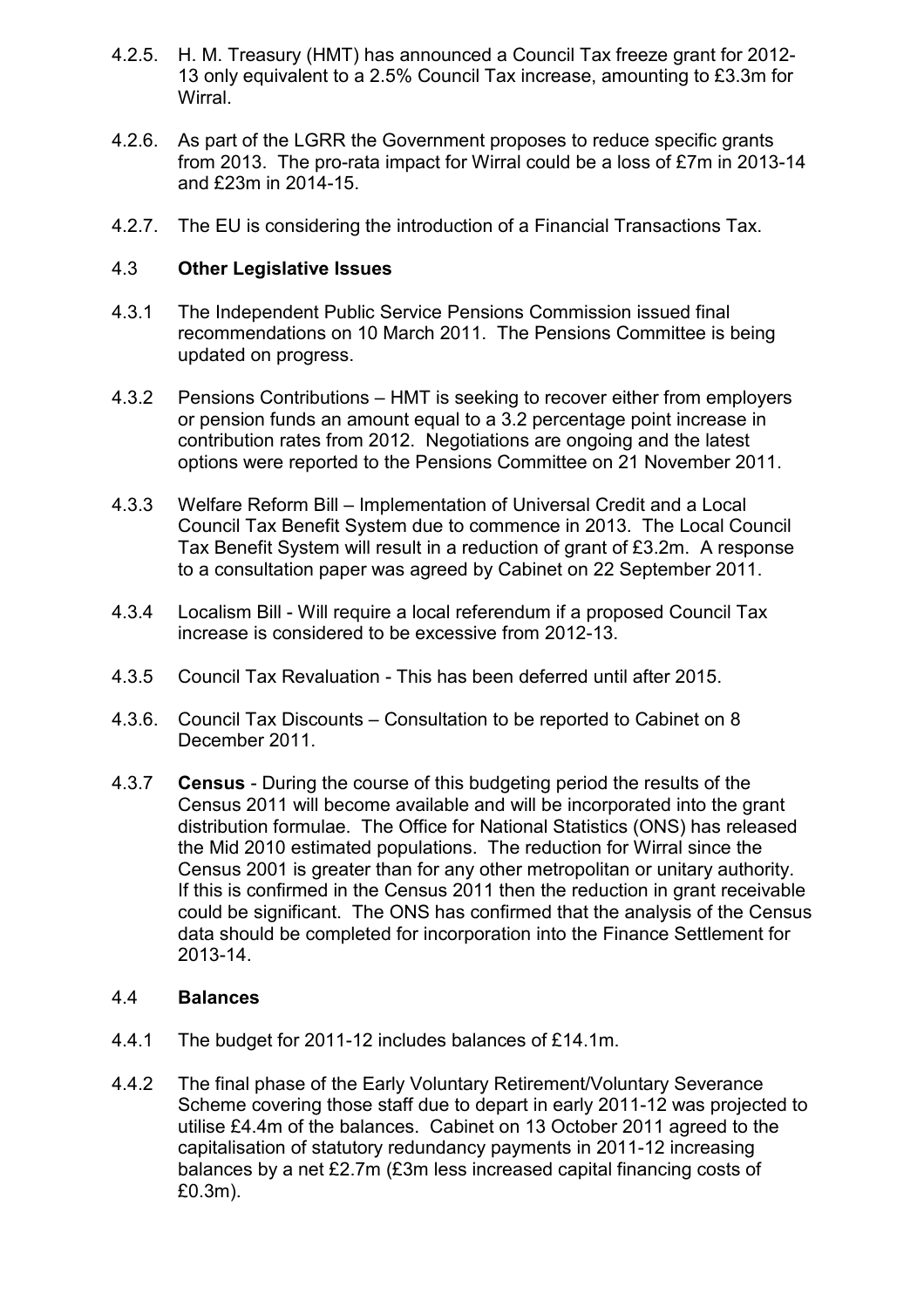- 4.4.3. The budget for 2011-12 will utilise £2.8m of the balances to fund one-off expenditure.
- 4.4.4. HM Treasury has announced two increases to National Insurance which will cost an additional £1m.
- 4.4.5. Cabinet on 17 March 2011 agreed to reinstate the budget for Fernleigh for 2011-12 at a cost of £0.5m.
- 4.4.6. Cabinet on 2 June 2011 received details of the Local Services Support Grant and the New Homes Bonus.
- 4.4.7. Cabinet on 23 June 2011 agreed that integrated transport would not deliver the previously agreed savings but would instead cost an additional £0.3m.
- 4.4.8. Closure of the Accounts for 2010-11 which was reported to Cabinet on 23 June 2011 resulted in a net overspending of £3.3m.
- 4.4.9. The Insurance Fund Annual Report presented to Cabinet on 23 June 2011 transferred £0.9m to balances.
- 4.4.10. The Treasury Management Annual Report presented to Cabinet on 23 June 2011 transferred £3.0m to balances.
- 4.4.11. Cabinet on 23 June 2011 agreed to transfer the Connexions Pension Reserve of £4.7m to General Fund balances.
- 4.4.12. This had originally been identified to meet reprovision costs of £3.5m in Adult Social Services in 2011-12.
- 4.4.13. Cabinet on 21 July 2011 agreed to allocate an amount equal to the New Homes Bonus for housing expenditure.
- 4.4.14 Cabinet on 22 September 2011 agreed to fund the costs of the independent review following the DASS PIDA totalling £0.3m.
- 4.4.15. Therefore the projected balances are as follows:-

|                                          | £m          |
|------------------------------------------|-------------|
| Budgeted opening balance                 | 14.1        |
| Overspending 2010-11                     | $-3.3$      |
| <b>Insurance Fund</b>                    | 0.9         |
| <b>Treasury Management</b>               | 3.0         |
| <b>Connexions Pension Reserve</b>        | 4.7         |
| <b>Adult Social Services Reprovision</b> | $-3.5$      |
| <b>EVR/VS</b>                            | $-1.4$      |
| <b>Capital Financing</b>                 | 0.3         |
| Policy Options 2011-12 only              | $-2.8$      |
| <b>National Insurance</b>                | $-1.0$      |
| Fernleigh                                | $-0.5$      |
| <b>Local Services Support Grant</b>      | 0.5         |
| Integrated Transport                     | $-0.3$      |
| <b>Independent Review</b>                | <u>-0.3</u> |
| <b>Projected Balance</b>                 | 9.8         |
|                                          |             |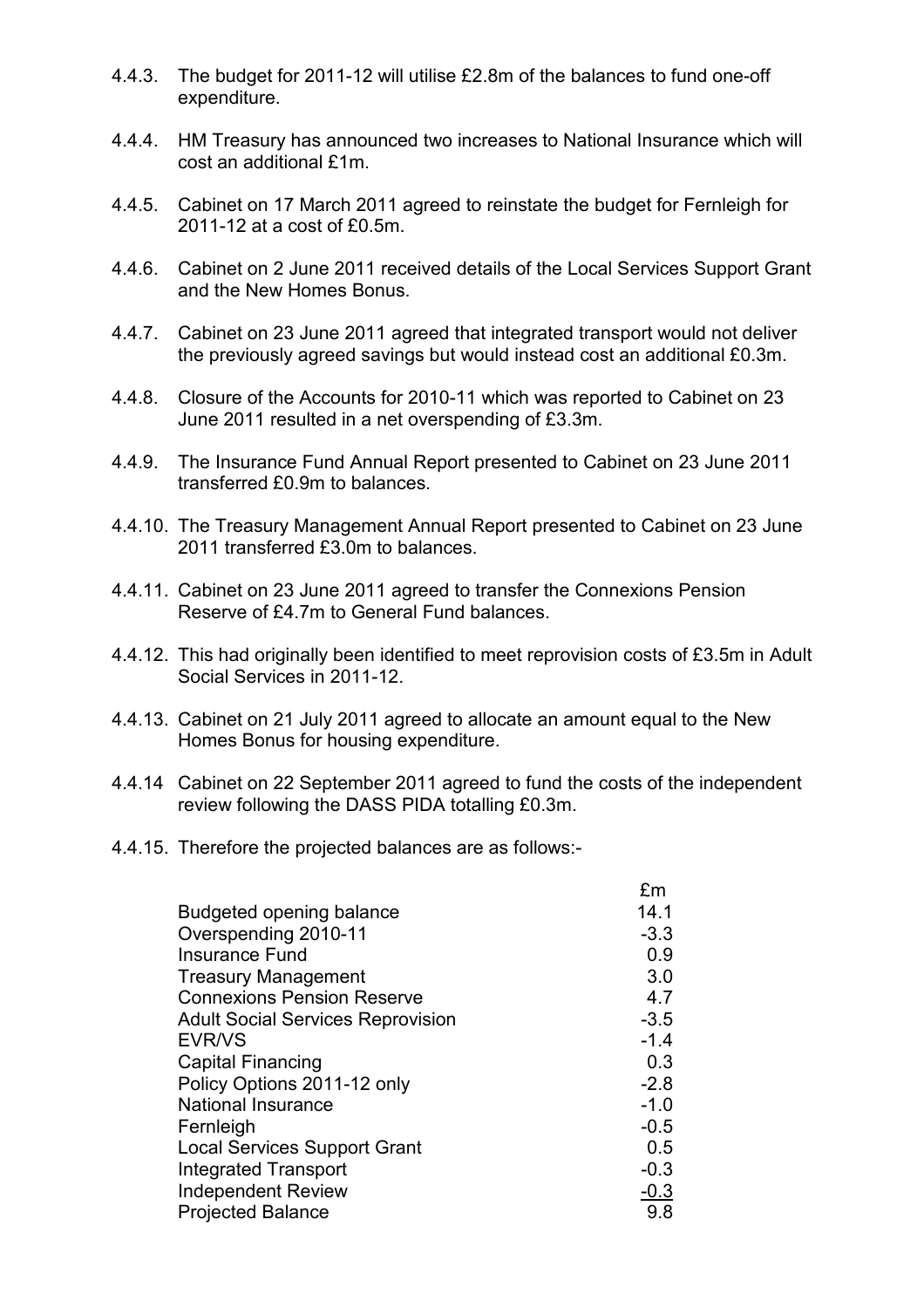## 4.4.16. The minimum recommended balances are £6.0m.

## 4.5. **Savings**

4.5.1. Cabinet has agreed to the following savings:-

|                                  |       | 2012-13 2013-14 2014-15 |      |
|----------------------------------|-------|-------------------------|------|
|                                  | £000  | £000                    | £000 |
| Human Resources IT System        | 474   | 100                     | 20   |
| <b>Family Group Conferencing</b> | 130   |                         |      |
| <b>IT Services</b>               | 400   | 400                     | 400  |
| <b>Benefits</b>                  | 1,200 |                         |      |
| <b>Printing Services</b>         | 250   |                         |      |
|                                  | 2,454 | 500                     | 420  |

- 4.5.2. Subsequently the Strategic Change Programme Board has been reformed that the agreed savings from the implementation of the Human Resources IT system will not be achieved.
- 4.5.3. In addition to the savings agreed by Cabinet the Strategic Change Programme Board has agreed to the following additional savings for 2012-13:-

| Looked After Children         | 70  |
|-------------------------------|-----|
| <b>Disposal of Assets</b>     | 310 |
| <b>Office Rationalisation</b> | 123 |
| <b>Street Lighting</b>        | 100 |
| <b>DASS Market Management</b> | 847 |
| <b>Facilities Management</b>  | 500 |
|                               |     |

 These revisions were reported to the Council Excellence Overview and Scrutiny Committee on 15 September 2011.

4.5.4. The full year effect of the Early Voluntary Retirement/Voluntary Severance scheme savings net of reprovision and structuring costs totals £17m which will be achieved in 2012/13. This will increase to £20m after the additional cost of the pensions has been met in 2017.

#### 5.0 **RELEVANT RISKS**

- 5.1 Any projections carry risks. For 2012-13 the Government has indicated the provisional Formula Grant and so the risks are primarily with the expenditure projections which will be influenced by changes to Government policies, inflation, and delivery against budgets in 2011-12.
- 5.2 For 2013-15 the Government proposes significant changes to the grant distribution system which could cause major changes to these projections.

## 6.0 **OTHER OPTIONS CONSIDERED**

6.1 All of these projections represent my assumptions of the most likely outcome from a wide range of available options.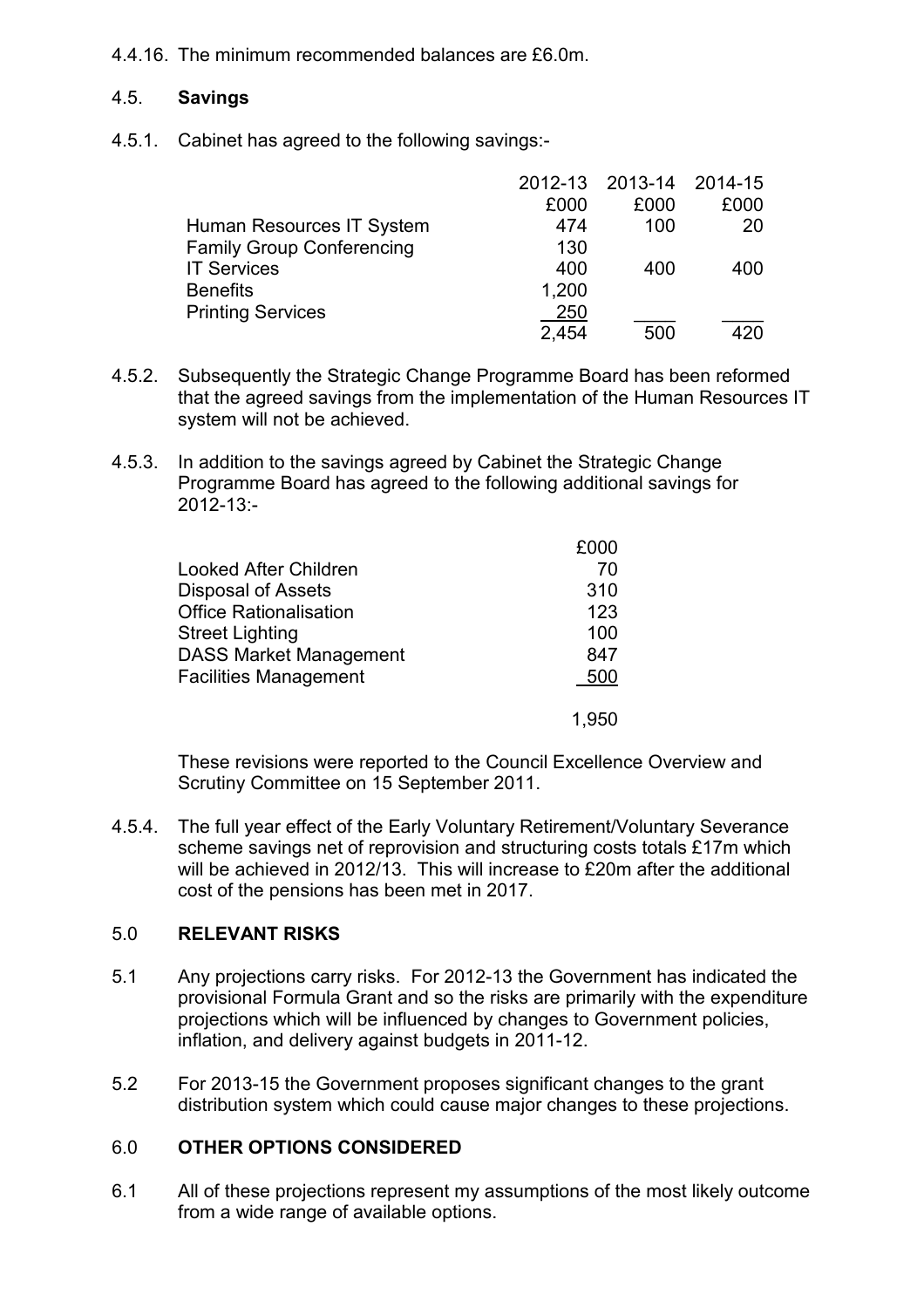## 7.0 **CONSULTATION**

7.1 The Government is consulting on a number of issues which will impact on the budget projections. I respond to all consultation exercises to try to ensure the best outcome for Wirral.

## 8.0 **IMPLICATIONS FOR VOLUNTARY, COMMUNITY AND FAITH GROUPS**

8.1 There are no direct implications arising from this report.

## 9.0 **RESOURCE IMPLICATIONS – FINANCIAL**

9.1 The assumptions outlined above are reflected in the budget projections in the Appendix.

## 10.0 **LEGAL IMPLICATIONS**

10.1 There are none arising directly from this report.

## 11.0 **EQUALITIES IMPLICATIONS**

11.1 There are none arising directly from this report.

## 12.0 **CARBON REDUCTION IMPLICATIONS**

12.1 There are none arising directly from this report.

## **13.0 PLANNING AND COMMUNITY SAFETY IMPLICATIONS**

13.1 There are none arising directly from this report.

#### FNCE/256/11

| <b>REPORT AUTHOR:</b> Ian Coleman |                                 |
|-----------------------------------|---------------------------------|
|                                   | Director of Finance             |
|                                   | telephone: 0151 666 3056        |
|                                   | email: iancoleman@wirral.gov.uk |

## **APPENDICES**

Budget Projections 2012-15

## **REFERENCE MATERIAL**

Budget - HM Treasury - March 2011 Independent Public Service Pensions Commission Report - March 2011 Spending Review - HM Treasury - October 2010 Medium Term Financial Strategy 2012-15 - October 2011 Local Government Finance Settlement 2011-13 - DCLG - January 2011 Council Budget 2011-12 - March 2011

# **SUBJECT HISTORY**

| <b>Council Meeting</b>                                  | <b>Date</b> |
|---------------------------------------------------------|-------------|
| This report is revised for each meeting of the Cabinet. |             |